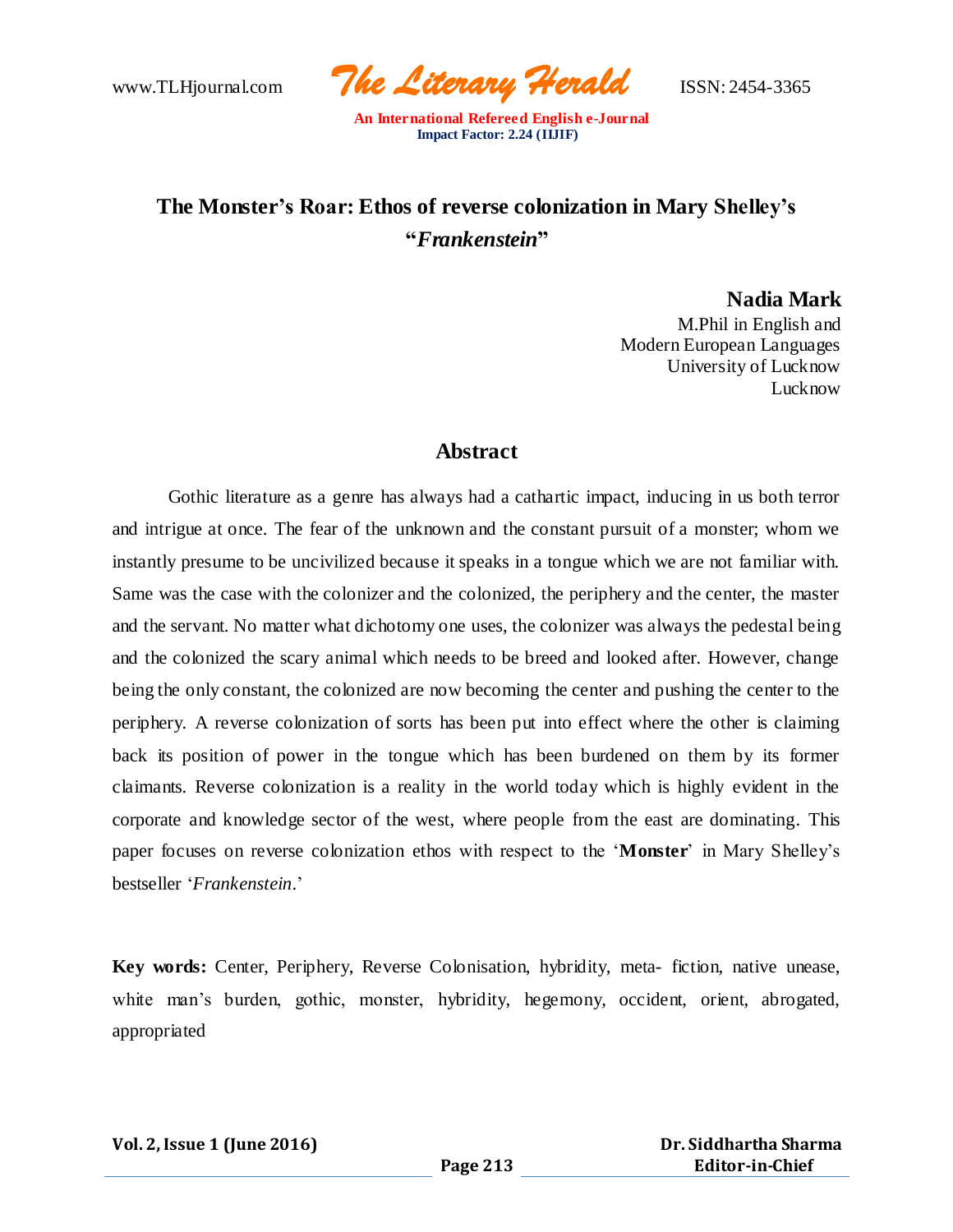www.TLHjournal.com *The Literary Herald*ISSN: 2454-3365

# **The Monster's Roar: Ethos of reverse colonization in Mary Shelley's**

**"***Frankenstein***"**

**Nadia Mark**

M.Phil in English and Modern European Languages University of Lucknow Lucknow

## **Who was Mary Shelley?**

Mary Wollstonecraft (Godwin) Shelley was a nineteenth century English novelist, biographer, travel writer, dramatist and an essayist. She was the daughter of Mary Wollstonecraft, who was one of the first champion and writer of women rights, stated in her magnum opus- *'A Vindication of the Rights of Woman.'* Her husband was one of the major romantic poets, Percy Bysshe Shelley who has many classical poems to his credit. Though she has authored many other works, '*Frankenstein or Prometheus Unbound'* is her most famous work. It was composed when she was house bound along with her second born son, P.B. Shelley, Byron and Claire Clairmont near Lake Geneva due to the rainy weather conditions. To while away their time, Lord Byron gave each a task to write an original ghost story. One night, this story of Frankenstein appeared in Mary Shelley's dream,

> "I saw the pale student of unhallowed arts kneeling beside the thing he had put together. I saw the hideous phantasm of a man stretched out, and then, on the working of some powerful engine, show signs of life, and stir with an uneasy, half vital motion. Frightful must it be; for supremely frightful would be the effect of any human endeavour to mock the stupendous mechanism of the Creator of the world." (Spark, 157)

Thus she got inspired to write this short story which eventually after her husband's egging on became a fully fledged novel.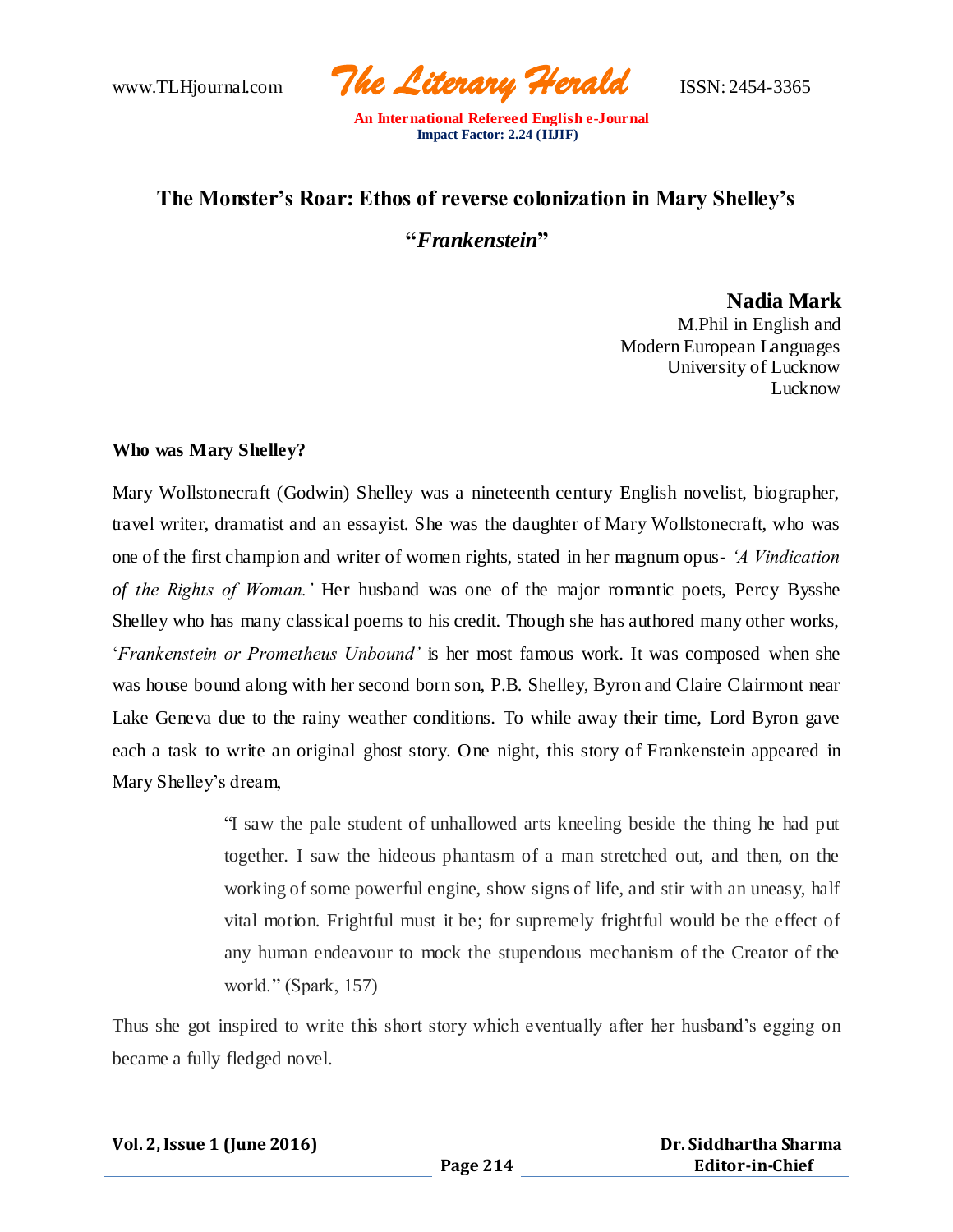www.TLHjournal.com *The Literary Herald*ISSN: 2454-3365

#### **Frankenstein and Reverse Colonisation:**

The title Frankenstein refers not to the created but the creator. The novel opens in the form of a Meta fiction, in which a captain of a ship is shown, who converses with his sister in an epistolary manner while he is out on a mission in the freezing pole. Robert Walton is the name of the captain who via these letters re-tells the horror story of Frankenstein to his sister. He had by chance encountered a very harried and haggard Victor Frankenstein. After nursing him back to health he bears witness to an unheard tale of man's ambition to become God and his proverbial fall.

Victor Frankenstein lived with his family in the quiet city of Geneva. He was introduced to the great science of philosophy, chemistry and physics accidently in childhood:

> …till an accident again changed the current of my ideas. When I was about fifteen years old we had retired to our house near Belrive, when we witnessed a most violent and terrible thunderstorm…As I stood at the door, on a sudden I beheld a stream of fire issue from an old and beautiful oak which stood about twenty yards from our house; and so soon as the dazzling light vanished, the oak had disappeared, and nothing remained but a blasted stump. When we visited it the next morning, we found the tree shattered in a singular manner (Shelley, 36-37)

At that time a man learned in these sciences was staying at their place, it was he who introduced him to such new avenues of electricity and ancient philosophers of those time-Cornelius Agrippa, Albertus Magnus, and Paracelsus. Thus this was the first ignition of his future maverickism. In Shakespeare's texts where disturbances in nature act as a foreboding of future despair, in the same manner this thunderstorm was a warning of the future disaster he would be causing.

The second ignition occurred when he entered the university life of Ingolstadt along with his friend, Henry Clerval. Natural philosophy and chemistry became his areas of interest.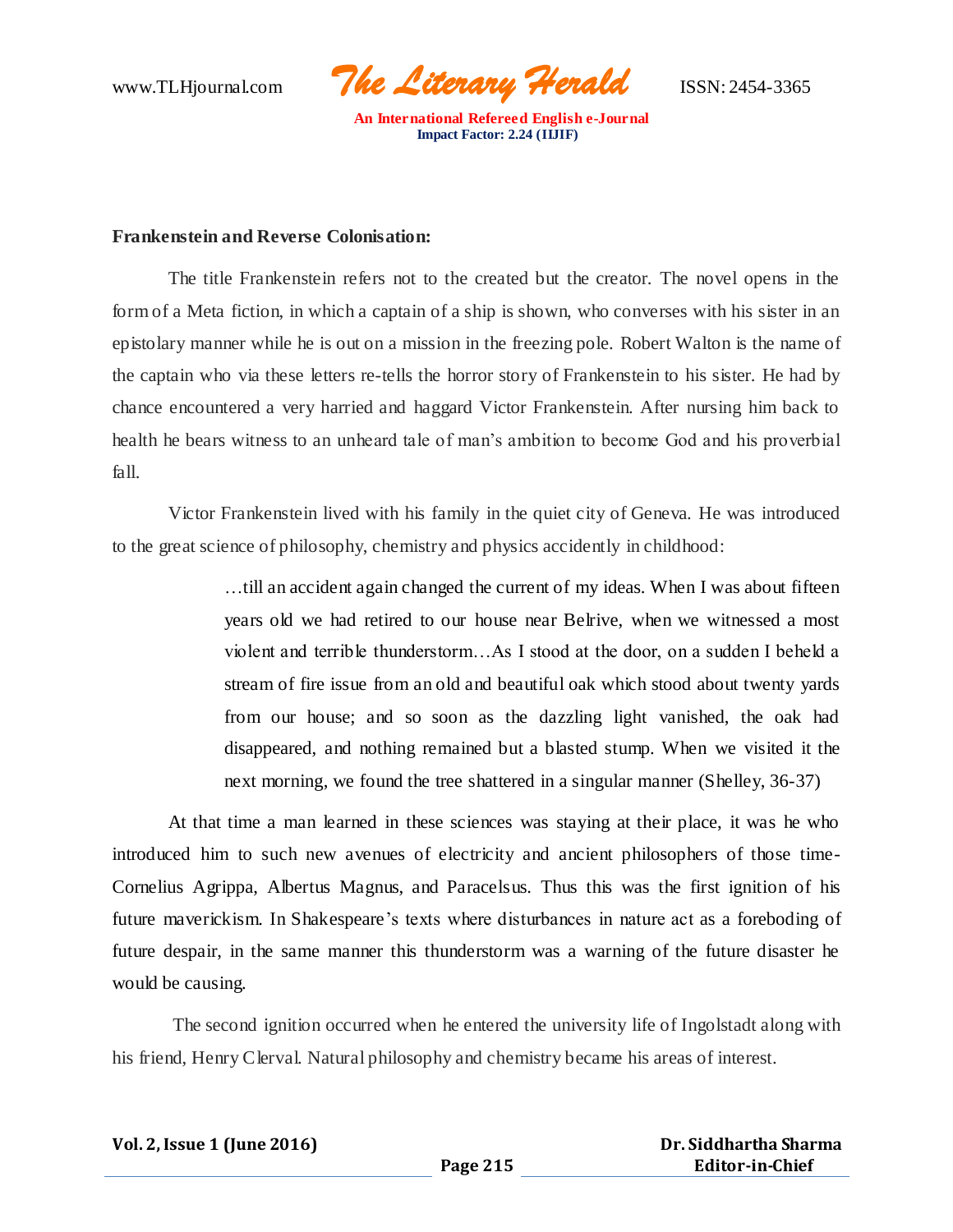www.TLHjournal.com *The Literary Herald*ISSN: 2454-3365

They penetrate into the recesses of nature and show how she works in her hid ingplaces. They ascend into the heavens; they have discovered how the blood circulates, and the nature of the air we breathe. They have acquired new and almost unlimited powers; they can command the thunders of heaven, mimic the earthquake, and even mock the invisible world with its own shadows.' Such were the professor's words—rather let me say such the words of the fate—enounced to destroy me. As he went on I felt as if my soul were grappling with a palpable enemy; one by one the various keys were touched which formed the mechanism of my being; chord after chord was sounded, and soon my mind was filled with one thought, one conception, one purpose. So much has been done, exclaimed the soul of Frankenstein—more, far more, will I achieve; treading in the steps already marked, I will pioneer a new way, explore unknown powers, and unfold to the world the deepest mysteries of creation. (Shelley, 46)

This was the same colonial feeling of discovery and conquest embodied in Victor. To venture out and find; that which is unknown and exotic, to claim their superiority over the 'Other'.

> One of the phenomena which had peculiarly attracted my attention was the structure of the human frame, and, indeed, any animal endued with life. Whence, I often asked myself, did the principle of life proceed? It was a bold question and one which has ever been considered as a mystery; yet with how many things are we upon the brink of becoming acquainted, if cowardice or carelessness did not restrain our inquiries. (Shelley, 50-51)

The condescending attitude of the colonizers of doing something mighty by burdening us with a foreign tongue and civilizing the 'other' into their European way of life is one, which we didn't ask for. Instead of the colonizers calling the colonized as a **white man's burden**, it is in reality the other way around. They are the **brown man's burden** for they have forever put the colonized at a **native unease**. Our own tongue has become disparaging and demeaning in the eyes of our own future generations.

**Vol. 2, Issue 1 (June 2016)**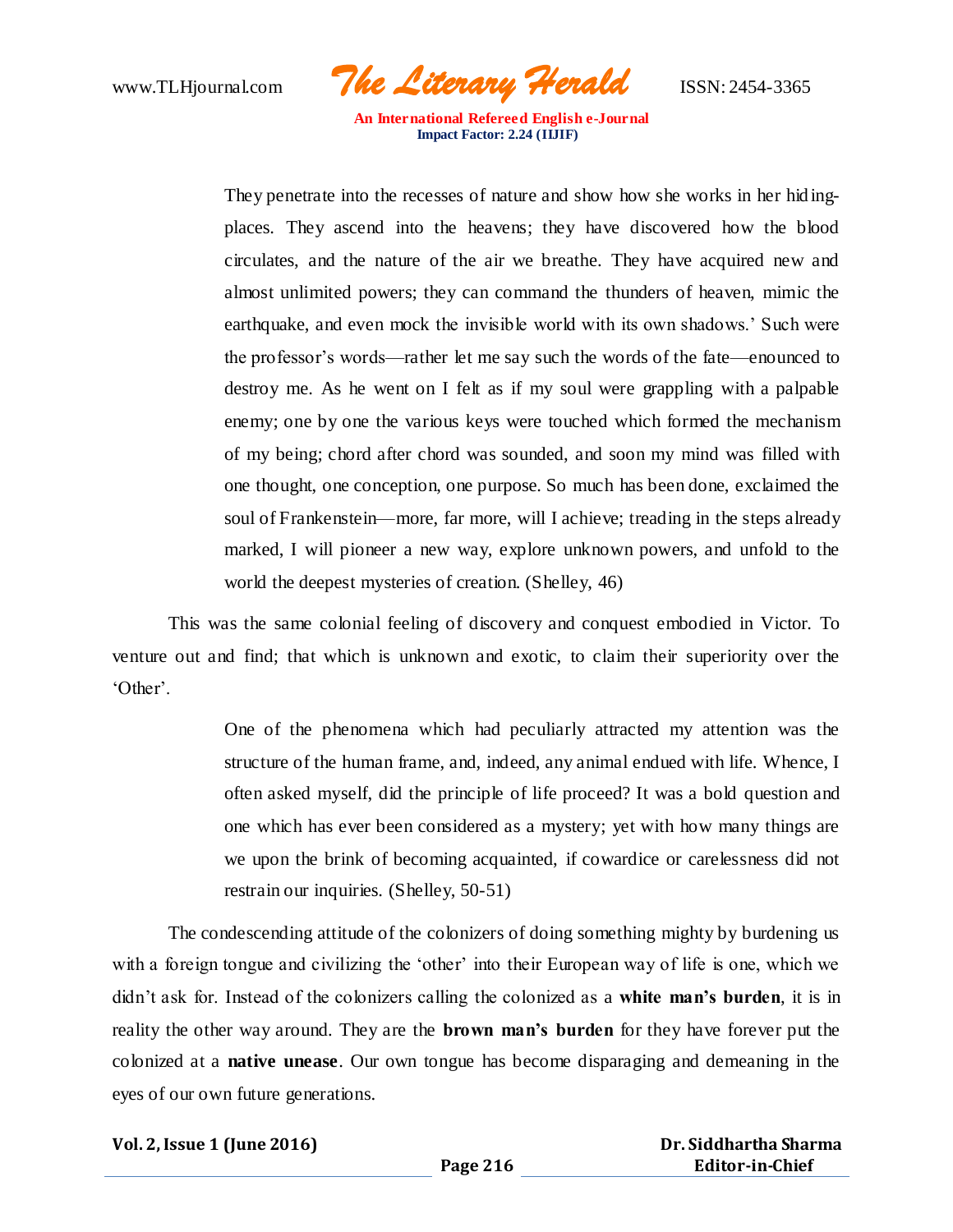www.TLHjournal.com *The Literary Herald*ISSN: 2454-3365

No one can conceive the variety of feelings which bore me onwards, like a hurricane, in the first enthusiasm of success. Life and death appeared to me ideal bounds, which I should first break through, and pour a torrent of light into our dark world. A new species would bless me as its creator and source; many happy and excellent natures would owe their being to me. No father could claim the gratitude of his child so completely as I should deserve theirs. Pursuing these reflections, I thought that if I could bestow animation upon lifeless matter, I might in process of time (although I now found it impossible) renew life where death had apparently devoted the body to corruption. (Shelley, 54)

Lord Macaulay and his downward filtration theory sought to create such men who would be brown in their looks but their thoughts, lifestyle and attitude would be European. He had wanted to create bots of European mimicry, which to an extent he has been successful in doing.

> If this rule were always observed; if no man allowed any pursuit whatsoever to interfere with the tranquility of his domestic affections, Greece had not been enslaved, Caesar would have spared his country, America would have been discovered more gradually, and the empires of Mexico and Peru had not been destroyed. (Shelley, 56-57)

Bill Ashcroft, Gareth Griffiths and Helen Tiffin in their monumental book '*The Empire Writes Back: Theory and Practice in Post-Colonial Literature',* have given a lucid definition of Postcolonial as the term which covers all the cultures affected by the imperial process from the moment of colonization to the present day. This is because there is a continuity of preoccupations throughout the historical process initiated by European imperial aggression. Post-colonialism didn't end with the exit of the colonizers but it is still continuing till the present day. That is the major volley of effect it has, had on all the cultures it has invaded and hybridized.

> It was on a dreary night of November that I beheld the accomplishment of my toils. With an anxiety that almost amounted to agony, I collected the instruments

|  |  | Vol. 2, Issue 1 (June 2016) |  |
|--|--|-----------------------------|--|
|--|--|-----------------------------|--|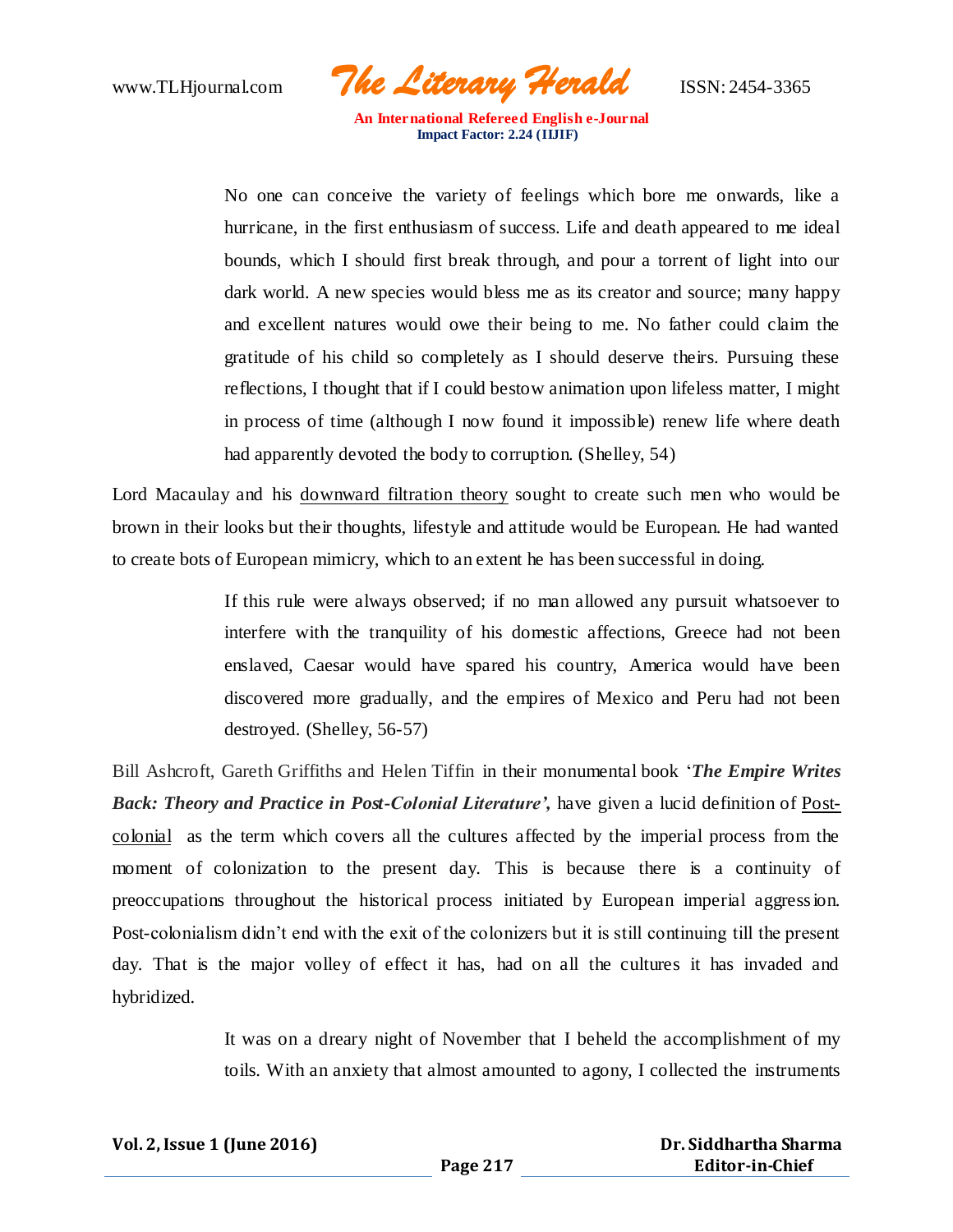www.TLHjournal.com *The Literary Herald*ISSN: 2454-3365

of life around me that I might infuse a spark of being into the lifeless thing that lay at my feet. It was already one in the morning; the rain pattered dismally against the panes, and my candle was nearly burnt out, when, by the glimmer of the half-extinguished light, I saw the dull yellow eye of the creature open; it breathed hard, and a convulsive motion agitated its limbs. I had worked hard for nearly two years, for the sole purpose of infusing life into an inanimate body. For this I had deprived myself of rest and health. I had desired it with an ardour that far exceeded moderation; but now that I had finished, the beauty of the dream vanished, and breathless horror and disgust filled my heart. (Shelley, 58-59)

A monster was created by Victor himself; it was his Hubris which made him commit a grave mistake as such. The same Hubris which made the center alter the reality of the periphery. Thus the subaltern was made to believe in the hegemony of the ruling center not only through the subversion of their culture, language but also by making their natural surroundings look bereft.

> 'The volume of Plutarch's Lives which I possessed contained the histories of the first founders of the ancient republics. This book had a far different effect upon me from the Sorrows of Werter. I learned from Werter's imaginations despondency and gloom, but Plutarch taught me high thoughts; he elevated me above the wretched sphere of my own reflections, to admire and love the heroes of past ages. Many things I read surpassed my understanding and experience. I had a very confused knowledge of kingdoms, wide extents of country, mighty rivers, and boundless seas. But I was perfectly unacquainted with towns and large assemblages of men. The cottage of my protectors had been the only school in which I had studied human nature, but this book developed new and mightier scenes of action. (Shelley, 153)

These words are spoken by the monster in Frankenstein who epitomizes the periphery. After having created him, Victor himself gets frightened and leaves him to his own fate. The Britishers had done the same thing, made us at unease with our own culture resulting in us always trying to scale that invisible wall to avenge that which was snatched away from us. The

#### **Vol. 2, Issue 1 (June 2016)**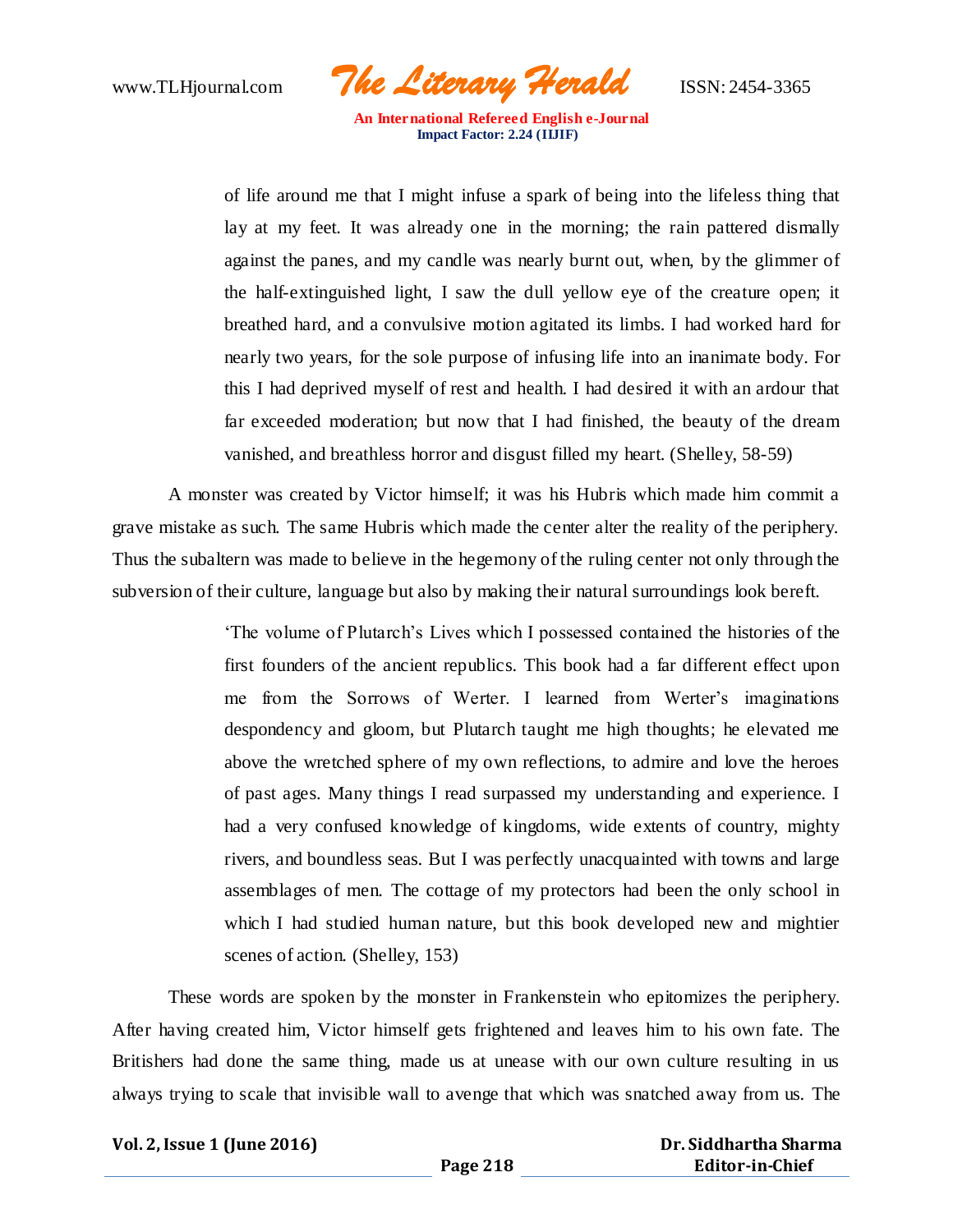www.TLHjournal.com *The Literary Herald*ISSN: 2454-3365

monster like the periphery learnt his master's tongue with the simple intention of not reverse colonizing but for it to be considered as integrated into the same society. However, the tongue which we were burdened with has now been **abrogated**, that is, it has been decentralized from its monopolized seat of power and is now **appropriated.** Post-colonial countries have their own distinctive creolized version of the English language; Hinglish, Chinese English, African English, Australian English so on and so forth. As his language skills increase, the monster gains a sense of the world.

The monster is met with horror wherever he goes making him aware of the wreck that his creator and coloniser has caused. He states, 'I ought to be thy Adam, but I am rather the fallen angel, whom thou drivest from joy for no misdeed.' He requests Victor to create a female version of the monster so that he can also cherish the same human pleasure of companionship but fearing that he would soon breed an army of similar ogre creatures, Victor ends up destroying the female companion even before its completion. This enrages the monster further who just wanted to feel similar to someone and live in peace with his partner. As Michael Frank writes in his essay that Reverse-Colonisation narratives, Arata argues, are both, the product of geopolitical fears – anxieties concerning the increasing fragility of the British imperial dominion – as well as a response to what he describes (perhaps somewhat vaguely) as "**cultural guilt**": "In the marauding, invasive Other, British culture sees its own imperial practices mirrored back in monstrous forms" (Arata, 108). The Monster vows to take revenge and ends up killing those who were closest to Frankenstein to make him realize how he feels all alone in this whole wide world. Thus begins a process of **Reverse-colonization** where we end up being considered as merely inferior mimic beings and rise ourselves to the position of the center. Hubris will be followed by Nemesis and this is our retributive justice.

> …but revenge remains—revenge, henceforth dearer than light or food! I may die, but first you, my tyrant and tormentor, shall curse the sun that gazes on your misery. Beware, for I am fearless and therefore powerful. I will watch with the wiliness of a snake that I may sting with its venom. Man, you shall repent of the injuries you inflict.'(Shelley, 206)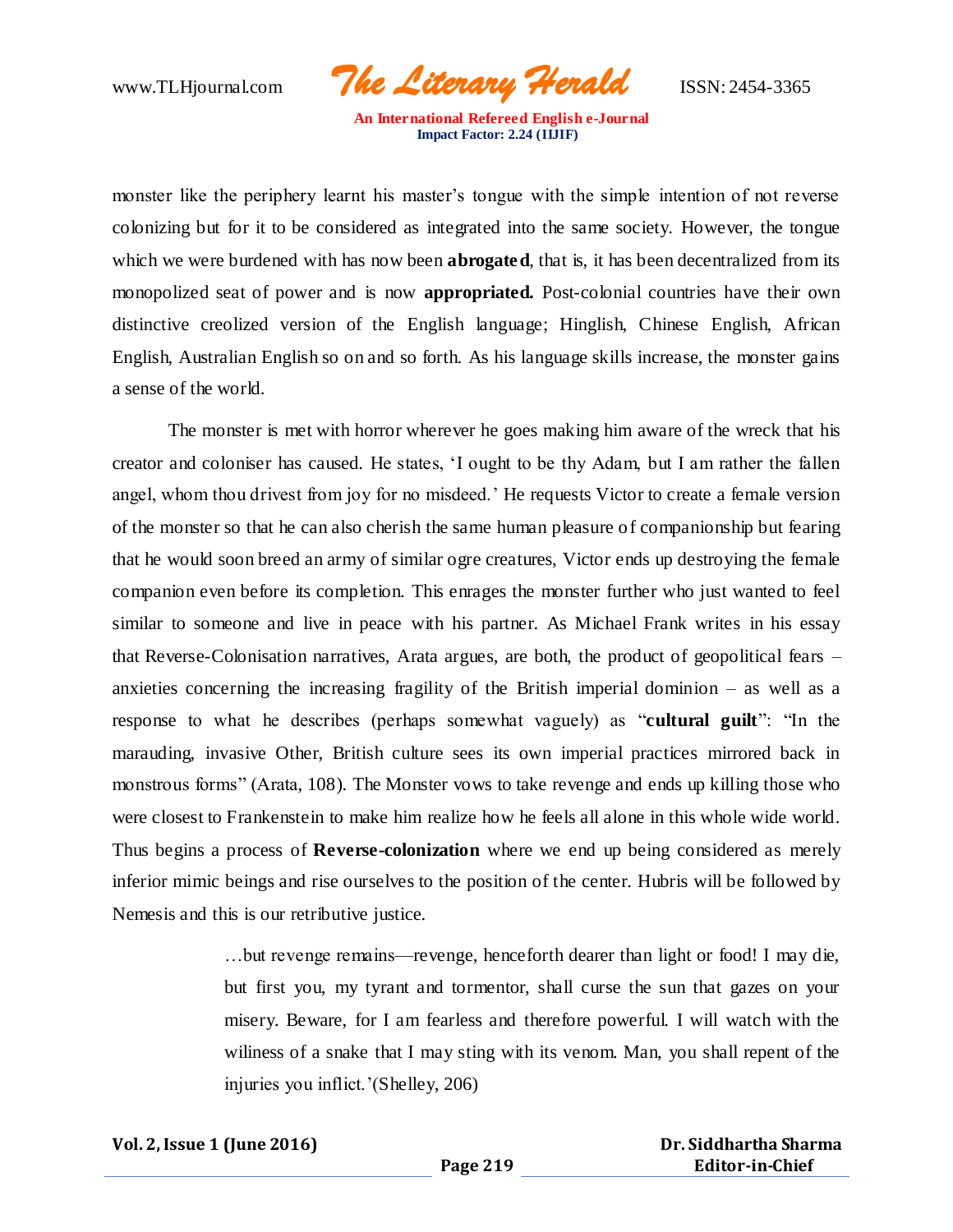www.TLHjournal.com *The Literary Herald*ISSN: 2454-3365

In the world as of now, the East is dominating with major job positions being helmed by them - **Indra Nooyi** who is the head of Pepsi co., **Sundar pichai** who was made the Ceo of Google, **Sadiq Khan** the first Muslim mayor of Britain, **Satya Nadella** Ceo of Microsoft, **AjayPal Singh Bagga** the chief executive officer of MasterCard, young **Malala Yousafzai** who is now a leading human rights voice and recipient of Nobel prize. Not just this but according to news reports, homework of the occident is being outsourced to the people in the Orient plus online coaching and tutorials are provided from here to there. We are no longer only the lampooned Call center outsourcing country, we are now outsourcing our knowledge as well whose mettle has been proven time and again.

What further proof does one need when the prestigious, Spelling bee competition of the west is being won by Indians three years in a row? Latest co-winners of it are, **Nihar Saireddy Janga** and **Jairam Jagadeesh Hathwar**. While, the world's youngest Chess Grandmaster is **Praggnanandhaa**. The Occident like Victor Frankenstein is trying to stifle the Monster from roaring back by using methods like revoking of HB1 Visas in the future so as to stop the work opportunity being outsourced to Indians and giving preference to Americans( Economic Times,  $4<sup>th</sup>$  March 2016). However, this is nothing but buffoonery trying to close the lid on a volcano that they started. As Newton's third law of motion, every action will have an equal and opposite effect, so Post- Colonialism will be followed by Reverse Colonisation.

The novel reaches a conclusion where the monster has his ultimate revenge after making Frankenstein all alone in this wide world and then takes away Victor's life. Yet the monster emerges as the ultimate tragic hero who exclaims in the closing chapter 'I, the miserable and the abandoned, am an abortion, to be spurned at, and kicked, and trampled on.' Giving us a window into the burning suffering he was subjected to without any fault of his and the lines which appear on the title page perfectly surmise the ethos of Reverse Colonisation, 'Did I request thee, Maker, from my clay To mould me Man, did I solicit thee From darkness to promote me?'

#### **CONCLUSION:**

**Vol. 2, Issue 1 (June 2016)**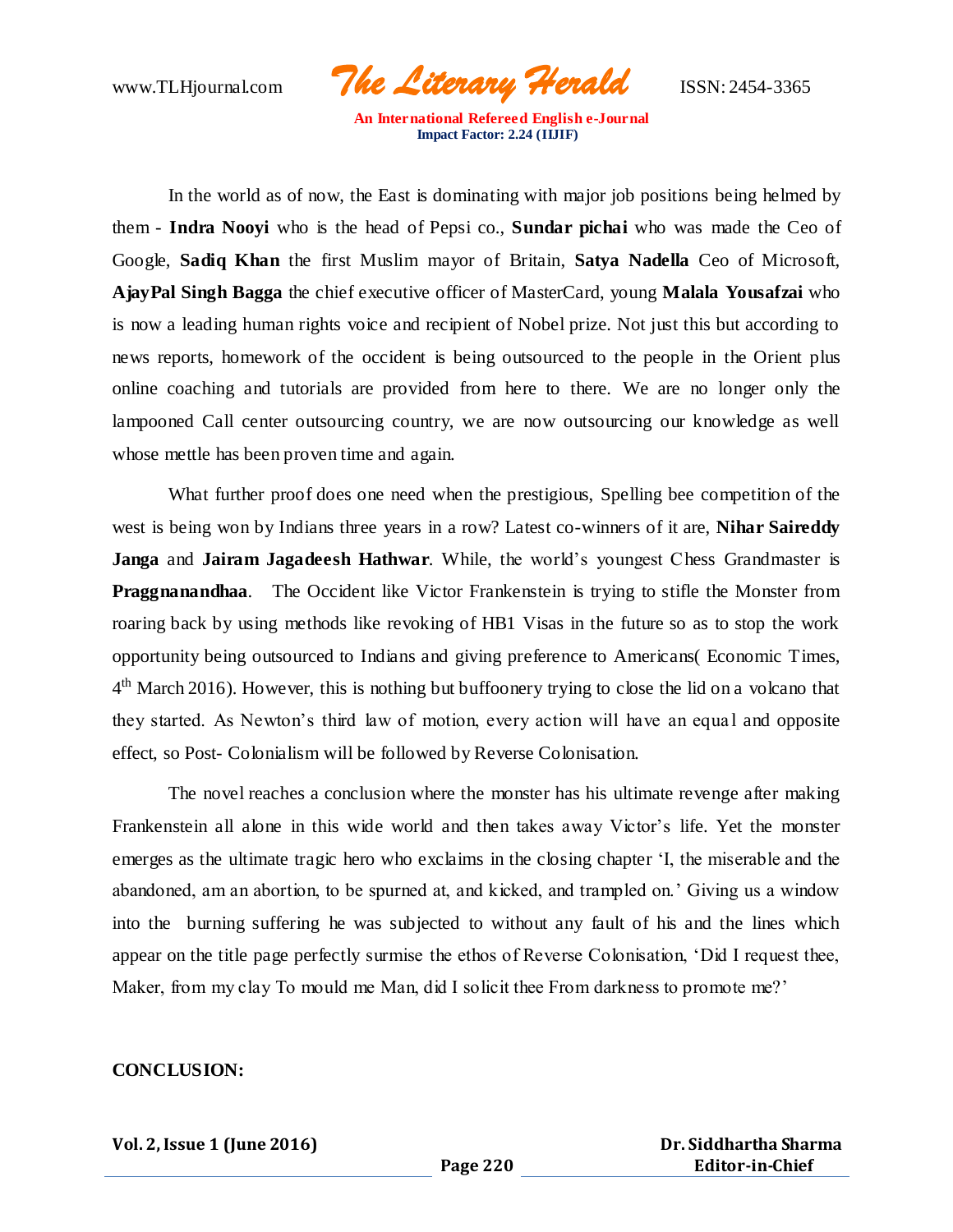www.TLHjournal.com *The Literary Herald*ISSN: 2454-3365

Thus the novel ends without any definite closure with the monster after a dramatic soliloquy jumps out of the cabin window, borne away by the waves and lost in darkness and distance. The ending is a westernized one where the troubling east is dreamt off as being thrown away forever in dark oblivion. But the dragon, snake, ostrich, beaver, kiwi, tiger and the other periphery are slowly but surely edging towards the center; Reverse Colonisation is a reality and here to stay! Our **REVERSE COLONISATION** isn't an invasion but an inclusion, not negative but positive, not to be feared but to be admired.

## **Works Cited**

- Alawadhi, Neha. "Donald Trump's flip flop over H1B visa lands him in controversy." *Economic Times* 4Mar.2016, n.pag. Web. 30 May. 2016.
- Arata, Stephen D. "The Occidental Tourist: Stoker and Reverse Colonization." *Fictions of Loss In the Victorian Fin de Siècle.* Cambridge et al.: Cambridge University Press (1996):107- 132. Print.
- Ashcroft, Bill, Gareth Griffiths, and Hellen Tiffins. *Key Concepts in Post-Colonial Studies*. London and New York: Routledge, 2004. Print.
- ---. *The Empire Writes Back*. London and New York: Routledge, 1989. Print.
- Bhaba, Homi K. "Of Mimicry and Man: The Ambivalence of Colonial Discourse". *The Location Culture*. London and New York: Routledge, 1994. Print.
- Frank, Michael C. "Reverse imperialism: Invasion narratives in English Turn-of –The- Century Fiction." *Studies in English Literary and Cultural History.* 33 (2009): 69-91. PDF file.
- Hogle, Jerrold E. "The Gothic in Western Culture." The *Cambridge Companion to Gothic Fiction*. Cambridge: Cambridge University Press, 2002:1-20. Print.

Levine, George and U. C. Knoepflmacher, eds. *The Endurance of Frankenstein: Essays on Mary* 

| Vol. 2, Issue 1 (June 2016) |          | Dr. Siddhartha Sharma  |  |
|-----------------------------|----------|------------------------|--|
|                             | Page 221 | <b>Editor-in-Chief</b> |  |